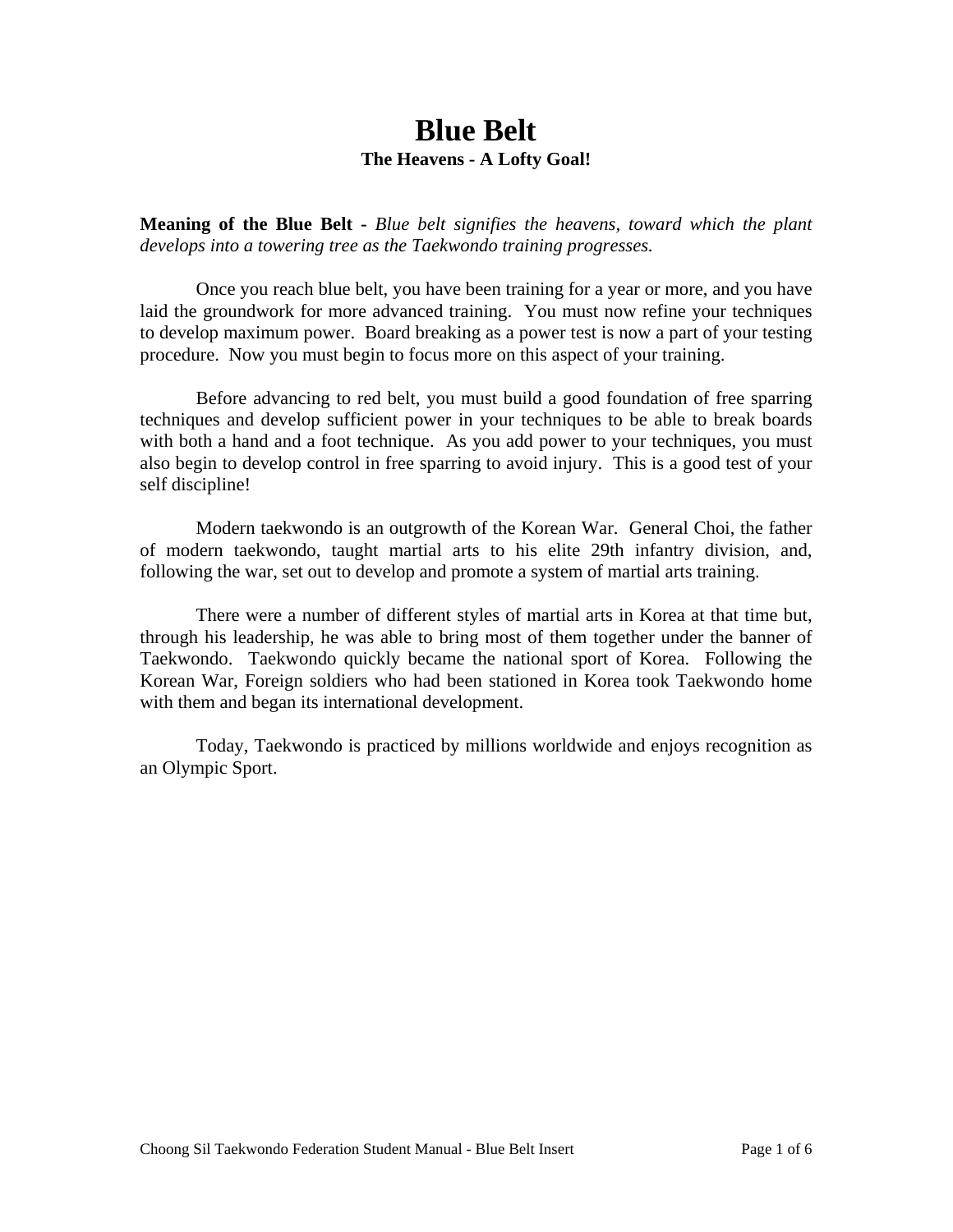# **Blue Belt Patterns**

As a blue belt, you will learn the following three patterns:

- 1. Yong Gom (the second Choong Sil discipline pattern)
- 2. Joong Gun
- 3. Toi Gye

### **Yong Gom:**  (40 moves, left foot returns)

Yong Gom means "Inspiration." With goals firmly in mind, the students must also learn to self-inspire themselves into action, as they develop a sense of self-worth. Without this, one may never strive for success as they may feel that they do not deserve the rewards that accompany achievement.

### **Joong Gun:**

(32 moves, left foot returns)

Joong Gun is named after the patriot Ahn Joong-Gun who assassinated Hiro-Bumi Ito, the first Japanese governor-general of Korea, known as the man who played the leading part in the Korea-Japan merger. There are 32 movements in this pattern to represent Mr. Ahn's age when he was executed at Lui-Shung prison (1910).

### **Toi Gye:**

(37 moves, right foot returns)

Toi Gye is the pen name of the noted scholar Yi Hwang (16th century), an authority on neo-Confucianism. The 37 movements of the pattern refer to his birthplace on the 37th degree latitude, the diagram represents "scholar."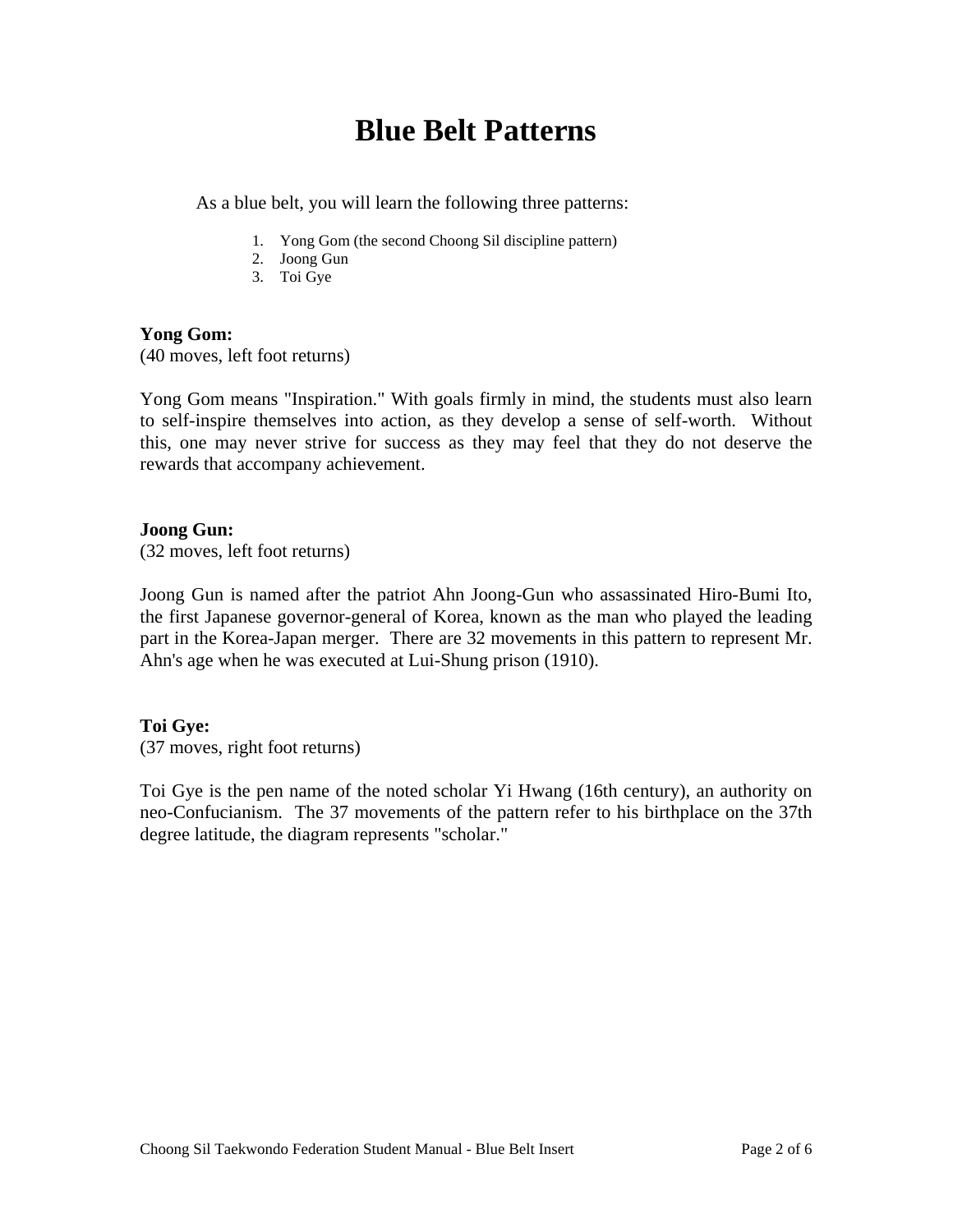## **Blue Belt Board Breaking Requirements**

At the rank of Blue Belt, the student will be tested on his or her ability to demonstrate power in his technique. This is done by breaking boards. The boards used for this purpose are 1 inch white pine (#2) boards cut to a size appropriate for the size and age of the student.

Typically, children will break only a single board at each station while adults will break two boards. At Blue Belt, the minimum testing requirement is for the student to break using a single technique. The instructor's job is to guide the student in selecting a technique that is appropriate for the student's ability.

#### **Testing Procedures**

At testing, the student is given three chances to break his/her board stations. Sometimes the instructor may allow additional attempts if he or she feels it is appropriate.

 Students should be prepared to set up their board break stations quickly, and with a minimum of practice attempts.

 When ready, the student will face the judges and bow, then begin their breaking attempts. **It is not appropriate to make additional practice attempts after bowing to the judges.**

 If you do not break all stations, you may take time to adjust any station and then bow in again. Always stop and bow in to the judges before making each additional attempt.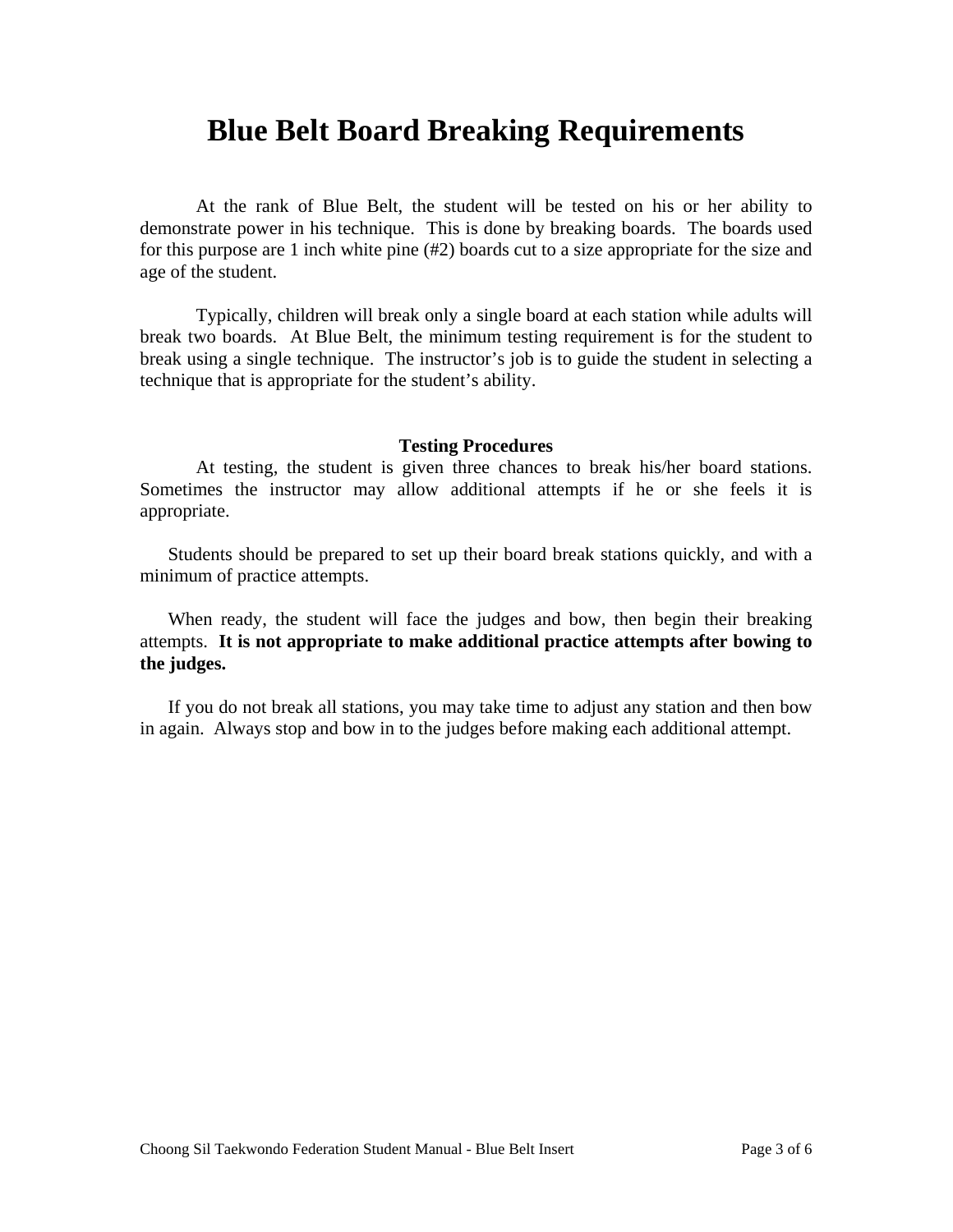# **Testing**

Congratulations! You have worked hard and are now ready to test.

Testing is an important part of the CTF teaching program. You must prepare by learning **all your patterns, definitions, and one-steps**. In addition, at Green Belt and above, you will be expected to **demonstrate what you have learned regarding freesparring**. At Blue Belt and above, you will be expected to **participate in a power demonstration by breaking wood** at each testing. Be sure you have discussed your breaking techniques with your instructor and received approval of your selection prior to the testing. Wood is provided at the testing.

Come to the testing a little early to allow time to warm up and ask any last minute questions you may have.

### **Remember, this is a formal occasion and requires that you wear your traditional white uniform!**

You will need to register in advance of the testing date. See your instructor to register and pay your testing fee.

Additionally, all white belts and any students whose membership has expired in the Choong Sil Taekwondo Federation will need to complete a CTF membership card and pay the annual membership fee of \$25.00 before they test.

Testing is a very special occasion and a great time to demonstrate to your family and friends how much you have achieved! Be sure to bring them with you to the testing.

*Good Luck!*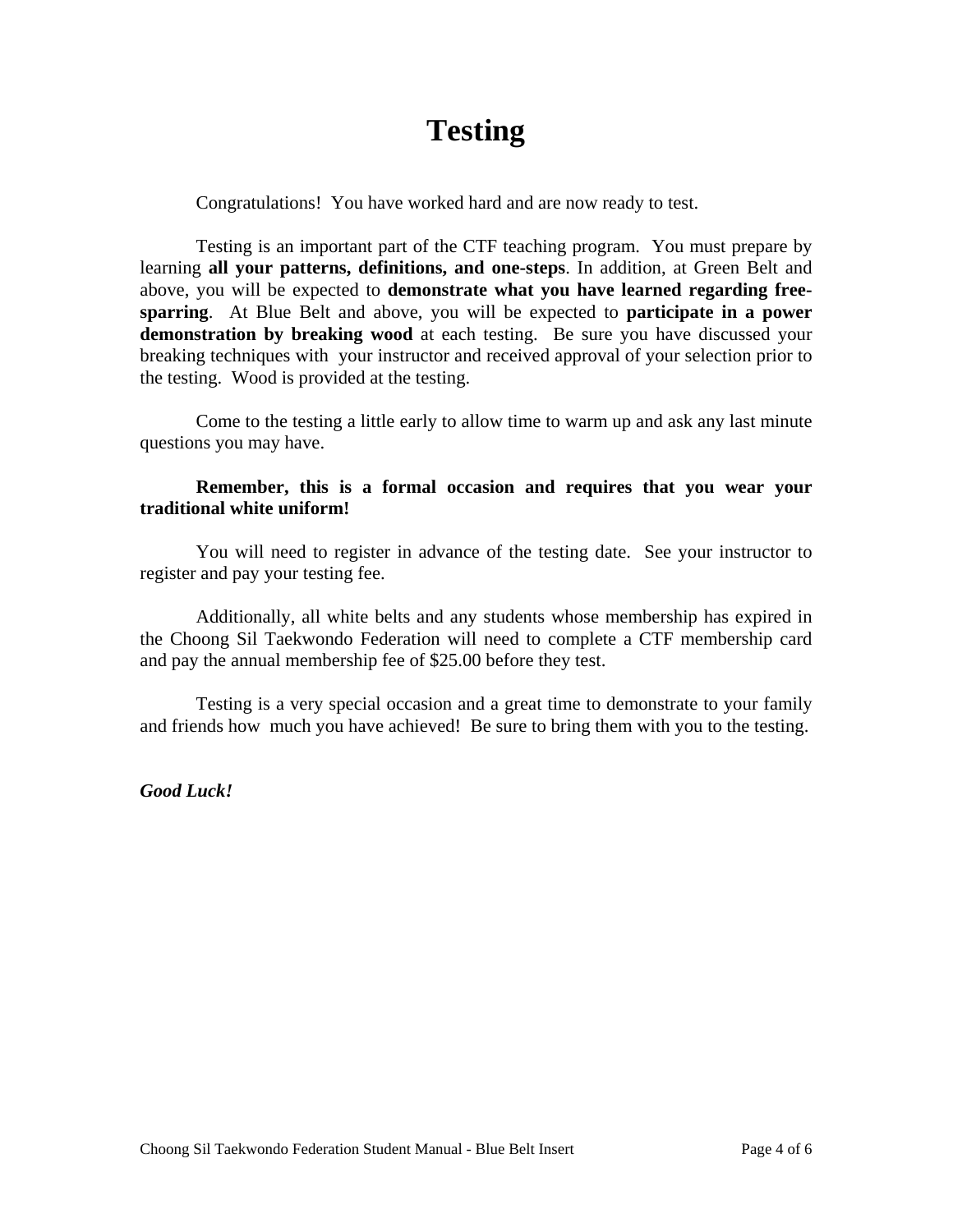# **Blue Belt Testing Goals Grades 1 & 2**

|     |                                         | <b>Completed</b> |
|-----|-----------------------------------------|------------------|
| I.  | Attend class _______ times a week       |                  |
|     | (Minimum classes between testings - 20) |                  |
|     |                                         |                  |
|     | II. Learn new patterns                  |                  |
|     | A) Joong Gun                            |                  |
|     | B) Yong Gom                             |                  |
|     | III. Board Break                        |                  |
|     |                                         |                  |
|     |                                         |                  |
|     |                                         |                  |
|     | IV. Free Sparring                       |                  |
|     |                                         |                  |
|     | V. Definitions                          |                  |
|     | A) Joong Gun                            |                  |
|     | B) Yong Gom                             |                  |
|     |                                         |                  |
| VI. | Review all previous material learned    |                  |
|     | VII. Special Goals:                     |                  |
|     |                                         |                  |
|     |                                         |                  |
|     |                                         |                  |
|     |                                         |                  |
|     |                                         |                  |
|     |                                         |                  |